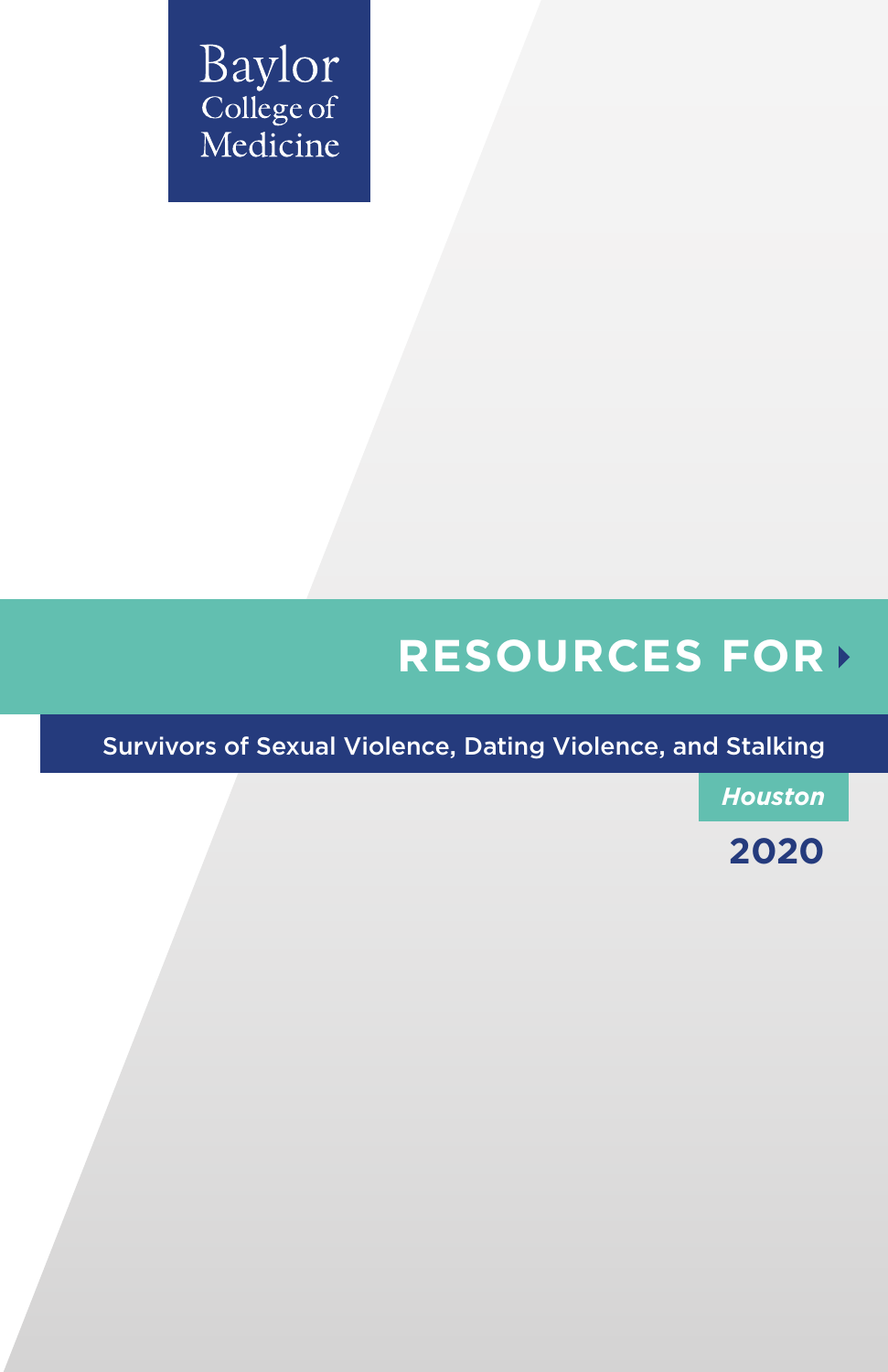# INTRODUCTION

Baylor College of Medicine is committed to providing a safe and supportive environment for all community members, guests and visitors. We believe that all individuals have the right to be free from all forms of sex and gender-based discrimination, which includes acts of sexual violence, intimate partner violence and stalking.

- ` **Sexual Violence** which includes sexual assault and sexual misconduct are physical sexual acts perpetrated against a person's will or where a person is incapable of giving consent.
- ` **Dating Violence or Domestic Violence** includes acts of violence that occur in dating relationships or by a current or former spouse. These acts can be physical, sexual, emotional, economic, or psychological, and are used to establish power and control over another person.
- ` **Stalking** involves engaging in a course of conduct directed at a specific person which causes that person (or a member of their household) to fear for his/her safety or the safety of others.

We value the ideal of **Respect** and will not tolerate acts of sex or gender-based misconduct. All reports of such behavior are taken seriously. College administrators are here to support you and the information contained in this brochure is intended to help you make informed decision.

# IF YOU HAVE EXPERIENCED SEXUAL VIOLENCE, INTIMATE PARTNER VIOLENCE, OR STALKING

- ` **Go to a safe place.** This could be the home of a friend, family member, or neighbor, a community center, a fire station or a police station.
- **Contact someone you trust.** It is important to talk to someone about what has happened. You do not have to go through this alone.
- **Preserve evidence.** It is important to preserve evidence even if there has not been a decision on whether or not to seek medical care or make a report. Evidence should be collected immediately in order to preserve the quality of the item(s). It is recommended that an individual not shower, bathe, wash hands, use the toilet, change clothes, or wash clothing/bedding after an assault. Items such as clothing/bedding should be placed in a paper bag. Other items such as photographs, videos, audio recordings, and communication via text, emails, and/or social media platforms should be saved.
- **Seek Medical Attention.** Health care professionals can provide treatment for injuries, test for sexually transmitted infections (STIs), and collect forensic evidence. Forensic exams are performed by specially trained doctors or nurses and can be completed even if an individual has not decided to make a report to local law enforcement. Here in the Texas Medical Center, **Memorial Hermann Hospital** (713.704.1261), **Ben Taub Hospital** (713.873.2000), and **Texas Children's Hospital** (832.824.1000) provide forensic exams.

Around the city of Houston, **Memorial Hermann branch hospitals** (Southwest, Northwest, Southeast, Northeast, Memorial City, Katy, Sugar Land, The Woodlands, Children's Memorial Hermann), and **Methodist Willowbrook** can assist.

**The Houston Area Women's Center** (713.526.7273, www.hawc.org) and **The Montrose Center (LGBT support and services)**, (713.526.3211, www. montrosecenter.org) can provide free rides to and from the hospital as well as accompaniment from an advocate who can help individuals understand the process, available resources, and will stay during portions of the exam for support if desired.

` **Seek confidential support.** Baylor offers faculty, staff, residents, postdoctoral trainees and students access to confidential counseling and support services at no additional cost.

Student and House Staff Mental Health Service: 713.798.4881 or student-help@bcm.edu

Wellconnent (students only): 866.640.477 or http://www.wellconnectbysrs.com

Employee Assistance Program (EAP) (faculty/staff only): 713.500.3008 or 866.893.3776

` **Consider making a report.** An individual who has experienced an act of violence or stalking has the option to notify or not notify authorities, including local law enforcement and College administrators. If notified, law enforcement officials can assist in obtaining orders of protection, restraining orders, or other court orders. If notified, College administrators can assist individuals with evaluating their options, contacting the appropriate law enforcement agency, and can offer interim remedial measures such as no-contact orders and assistance with changes to work or academic environments.

# REPORTING OPTIONS

Baylor College of Medicine strongly encourages the prompt reporting of sexual violence, intimate partner violence, and stalking to local law enforcement or a College administrator.

# **Filing a criminal complaint by reporting to local law enforcement agencies:**

Baylor College of Medicine Security Office 713.798.3000 extension 8-811 from the BCM phone system bcm-security@bcm.edu

Texas Medical Center Police (located in Garage #2) 713.798.5000

Houston Police Department 713.884.3131 www.houstonpolice.org

Houston Police Department Sexual Assault Information Line 713.308.1400 email SAinfo@houstonpolice.org

Harris County Sherriff Office 713.221.6000 www.harriscountyso.org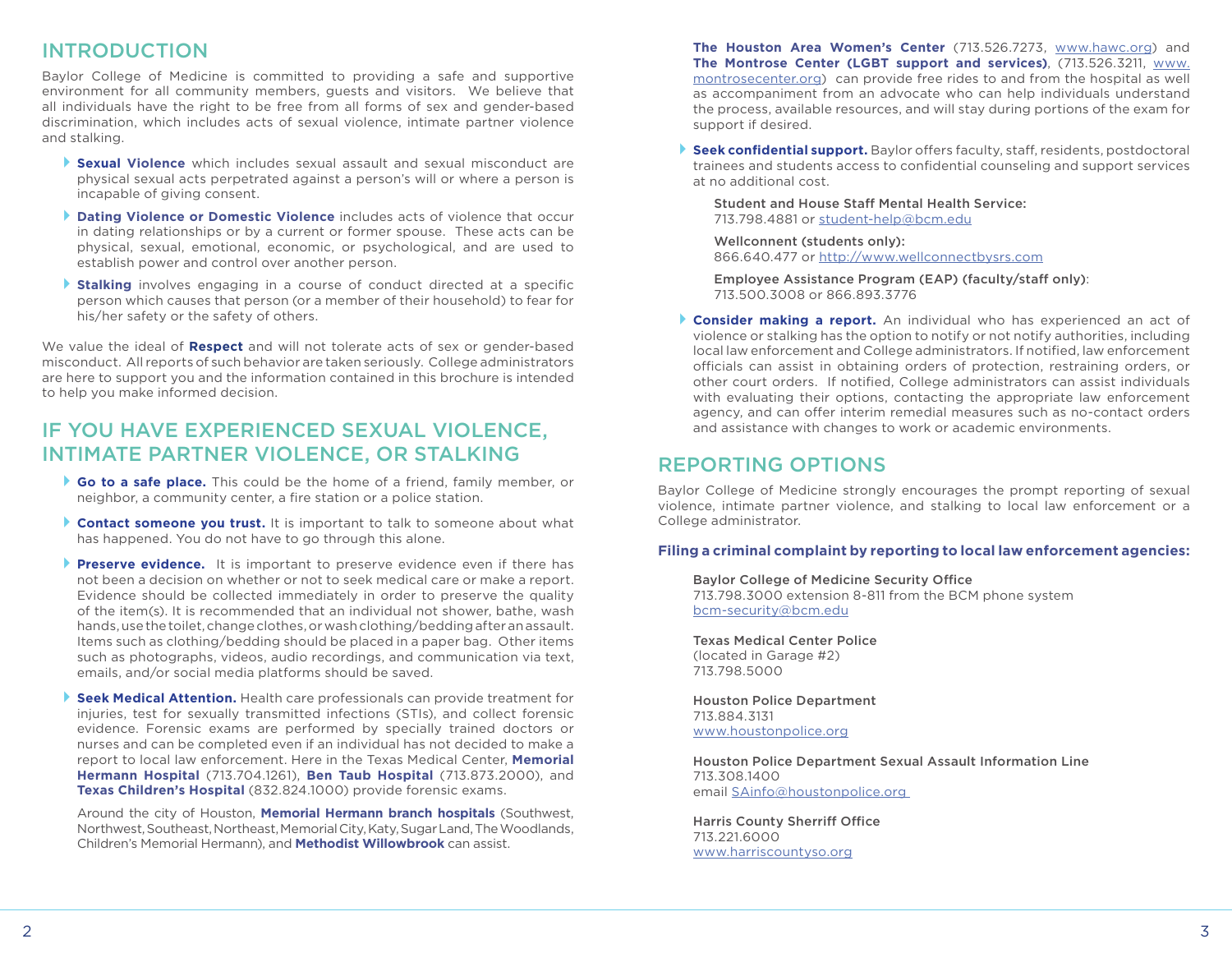# **Filing a complaint by reporting to Baylor College of Medicine:**

In addition to or in lieu of reporting a criminal complaint to local law enforcement, individuals who have experienced sexual violence, dating violence, domestic violence, or stalking can file a complaint with Baylor College of Medicine. Complaints to the College can be made even if police conclude there is insufficient evidence for criminal charges, or the victim/survivor does not want to participate further in the College's investigation process.

### Title IX Coordinator

Toni Gray Director of Title IX & Disability Services Office of Institutional Diversity, Inclusion and Equity 2450 Holcombe Blvd, MS: 411 CCIT Suite, Room O 172 Houston, TX 77021 T: 713.798.8137 | E. Toni.Gray@bcm.edu

#### Deputy Title IX Coordinator

Marsha Brewington Office of Institutional Diversity, Inclusion and Equity 2450 Holcombe Blvd, MS: 411 CCIT Suite, Room O 174 Houston, TX 77021 T: 713.798.2527 | E. Marsha.Brewington@bcm.edu

Integrity Hotline 855.764.7292 or https://secure.ethicspoint.com (Enter Organization Name as Baylor College of Medicine)

### **Filing a complaint anonymously to Baylor College of Medicine:**

Individuals who wish to remain anonymous can report by telephone or in writing to the Title IX Coordinator, Deputy Coordinator, or via the Integrity Hotline phone or web portals. Baylor will take seriously and investigate all reports received, however remaining anonymous may hinder the results of the investigation and the College's ability to stop the behavior, remedy its effects, and prevent recurrence.

# PRIVACY PROTECTION AND CONFIDENTIAL REPORTING

**Privacy protection** means that Baylor College of Medicine complies with the Family Educational Rights and Privacy Act (FERPA), and will protect the privacy of any person making a report as well as any individuals named in a report of sexual violence, dating violence, domestic violence, and/or stalking, to the extent possible.

College Administrators must take reasonable steps to safeguard the privacy of those involved by preventing unauthorized access to reports, other written documentation, and any verbal information collected. College Administrators may share information on a "need to know" basis, as required to investigate, adjudicate, and/or implement sanctions arising out of a report. Furthermore, any College Administrator who receives a report of sexual violence, dating violence, domestic violence, or stalking must share the information with Baylor's Title IX Coordinator, unless the Administrator receives the report while providing medical or mental health services.

**Confidential reporting** means that the information provided will not be shared with anyone else without the consent of the reporter. Individuals desiring strict confidentiality should seek an appointment with a counselor, a health care provider, a religious/faith leader, an off campus crisis resource or victim advocate agency.

Any College Administrator who receives a report of sexual violence, dating violence, domestic violence, or stalking during a patient encounter, or through the provision of medical or mental health services is NOT required to share the information with Baylor's Title IX Coordinator. Confidential reporting is only available through the following Baylor College of Medicine service programs:

# Student and House Staff Mental Health Service: 713.798.4881 or student-help@bcm.edu

Wellconnent (students only): 866.640.477 or http://www.wellconnectbysrs.com

Employee Assistance Program (EAP) (faculty/staff only): 713.500.3008 or 866-893-3776

# RETALIATION

Baylor College of Medicine will not tolerate acts of retaliation in response to or in connection with any report or investigation of sexual violence, dating violence, domestic violence, or stalking. Any individual who believes that he/she has experienced acts of retaliation should report these incidents immediately to the Title IX Coordinator or Deputy Coordinator.

Upon notice of alleged retaliation, the College will take necessary steps to provide a safe academic and working environment. Individuals responsible for retaliation will be met with disciplinary action up to an including removal from the Baylor community.

# INVESTIGATION & ADJUDICATION PROCESS

Baylor College of Medicine will take seriously and investigate all reports of sexual violence, dating violence, domestic violence, or stalking. Reported allegations will be investigated by an impartial process that is prompt, fair, and conducted by College administrators who receive specialized training.

During the investigation both Complainants and Respondents will:

- $\blacktriangleright$  Receive simultaneous written notice of the initiation and conclusion of an investigation, the investigation findings, recommended sanctions (if applicable), appeal procedures, any changes to sanctions, and when the results become final.
- $\blacktriangleright$  Have a support person present throughout the process and during any meetings related to the investigation and/or adjudication of a complaint.

Full information regarding the investigation and adjudication procedures for Baylor community members including the standard of proof, timelines, adjudication procedures, and sanctions can be found in the BCM Policies and Procedures Manual, *02.2.26 Sexual Harassment and Sexual Violence Policy.*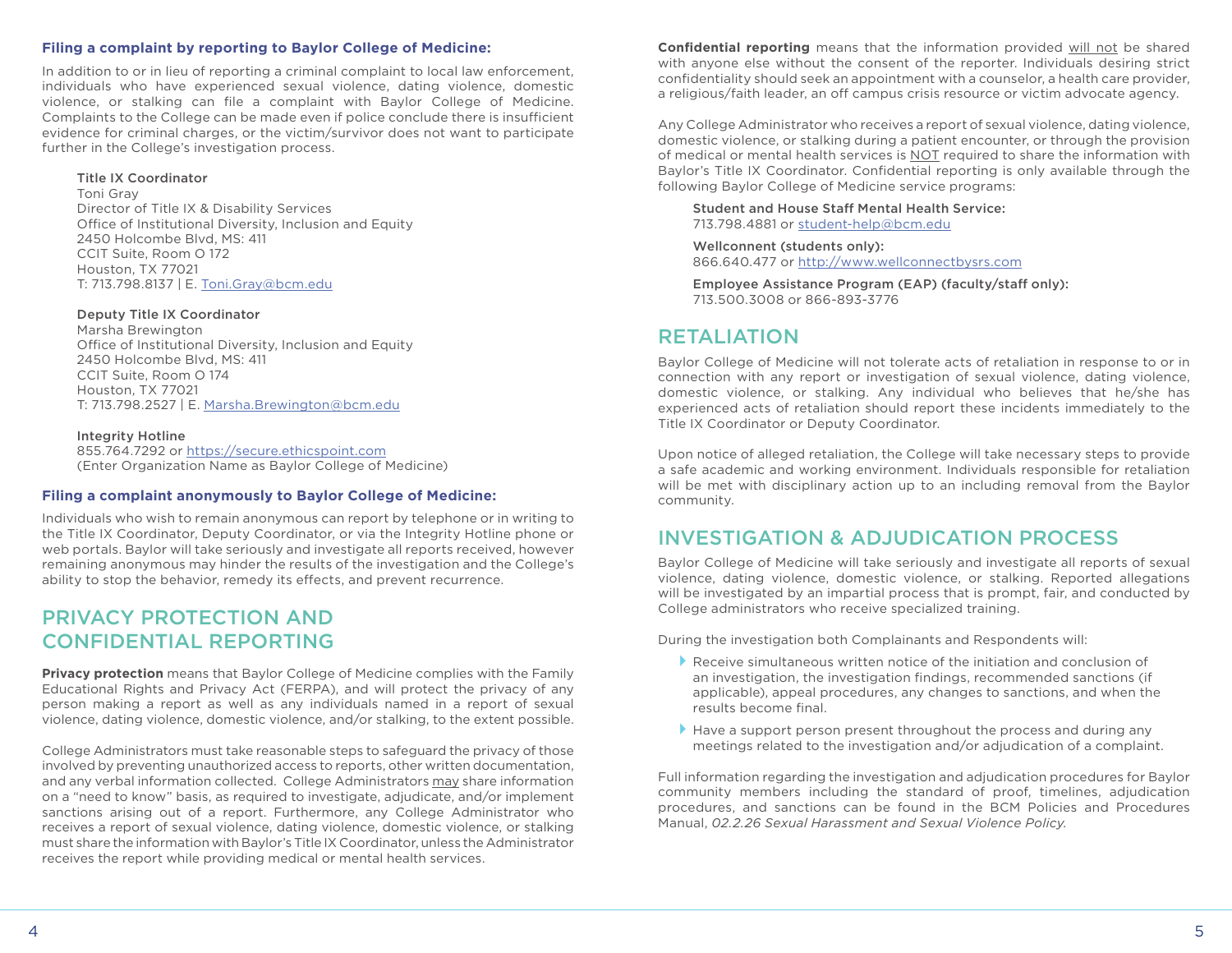# SANCTIONS, PROTECTIVE MEASURES, AND REMEDIES

A person found responsible for engaging in sexual violence, dating violence, domestic violence, or stalking will likely face a recommended sanction ranging from warning to removal from the BCM community, depending on the severity of the incident and taking into consideration any previous policy violations.

In addition to or in lieu of imposed sanctions, individuals who have experienced sexual violence, dating violence, domestic violence, or stalking may wish to prohibit further contact by the person who has harmed or alarmed them. In these cases, there are different types of protective orders that can be requested. College administrators can assist individuals in obtaining a protective order or enforcing a protective order if the order is known.

#### ` **Temporary Restraining Order**

A Temporary Restraining Order (TRO) is issued by civil courts in situations where a lawsuit has been filed (including lawsuits for divorce) to protect an individual from threats, harassment, and harm to themselves, their property, or their children. TROs are filed in the same office as the original lawsuit and can last until the original lawsuit ends.

# ` **Protective Orders and Peace Bonds**

Protective Orders are issued by civil courts to prevent continuing acts of sexual violence, dating violence, domestic violence or stalking and must be filed in the county in which the victim/survivor or the offender lives. The application is process is free of charge and approved orders can last up to two years.

Peace Bonds are issued by Justices of the Peace in response to threats of harm to an individual or their property. Peace Bonds require that the offender deposit money with the court which will be lost if he/she commits the threatened crime. Requests for peace bond must be filed in the precinct in which the victim/survivor lives. Approved peace bonds can last up to a year.

### ` **Baylor College of Medicine No Contact Order**

Baylor College of Medicine reserves the right to undertake any action deemed necessary to ensure the safety of the Baylor community members. No Contact Orders are administrative action issued by the College which can limit the contact and/or communication between a Complainant and a Respondent. To request a College administered No Contact Order, please contact the Baylor Title IX Coordinator.

In addition to No Contact Orders, the College may impose other remedies to protect individuals from further harm.

- Relocation of work, academic or extracurricular activities.
- Arranging for a Complainant or Respondent to have the ability to make-up lost work or academic progress without penalty.
- Arranging for a Complainant or Respondent to withdraw from a course without penalty.
- Providing access to counseling, medical and/or academic support services.
- Educational programs or trainings for Baylor community members.

# COMMUNITY, STATE, AND NATIONAL RESOURCES

# **Counseling Services And Shelters**

# Aid to Victims of Domestic Abuse (AVDA)

Victim advocacy, legal aid Batterer's Intervention Prevention Program www.avda-tx.org | 713.224.9911

# Bridge Over Troubled Water

Domestic violence support http://www.thebridgeovertroubledwaters.org | 713.473.2801

# Bering Support Network

LGBT support http://www.beringsupportnetwork.org/ | 713.526.1017

# FamilyTime Foundation

Domestic violence/sexual violence victim advocacy, counseling, shelter www.familytimeccc.org | 281.446.2615

Family Service Center Family Counseling | 713.861.4849

Family Violence Unit File Charges | 713.308.1100

# Houston Area Women's Center

Shelter & Counseling 713.528.2121 | www.hawc.org

JASA House (Just a Sister Away) Shelter | 713.662.9981

La Rosa Spanish Women's Support Group | 713.699.3974

Montrose Counseling Center LGBT Counseling and Support | 713.529.0037

Northwest Assistance Ministries Shelter & Counseling | 713.885.4673

Salvation Army Shelter | 713.650.6530

**Wellsprings** Transitional Residence Program | 713.529.6559

# **Legal Services And Protective Orders**

Aid to Victims of Domestic Abuse Protective Orders, Divorce, Custody | 713.224.9911

Catholic Charities Immigration | 713.228.5200